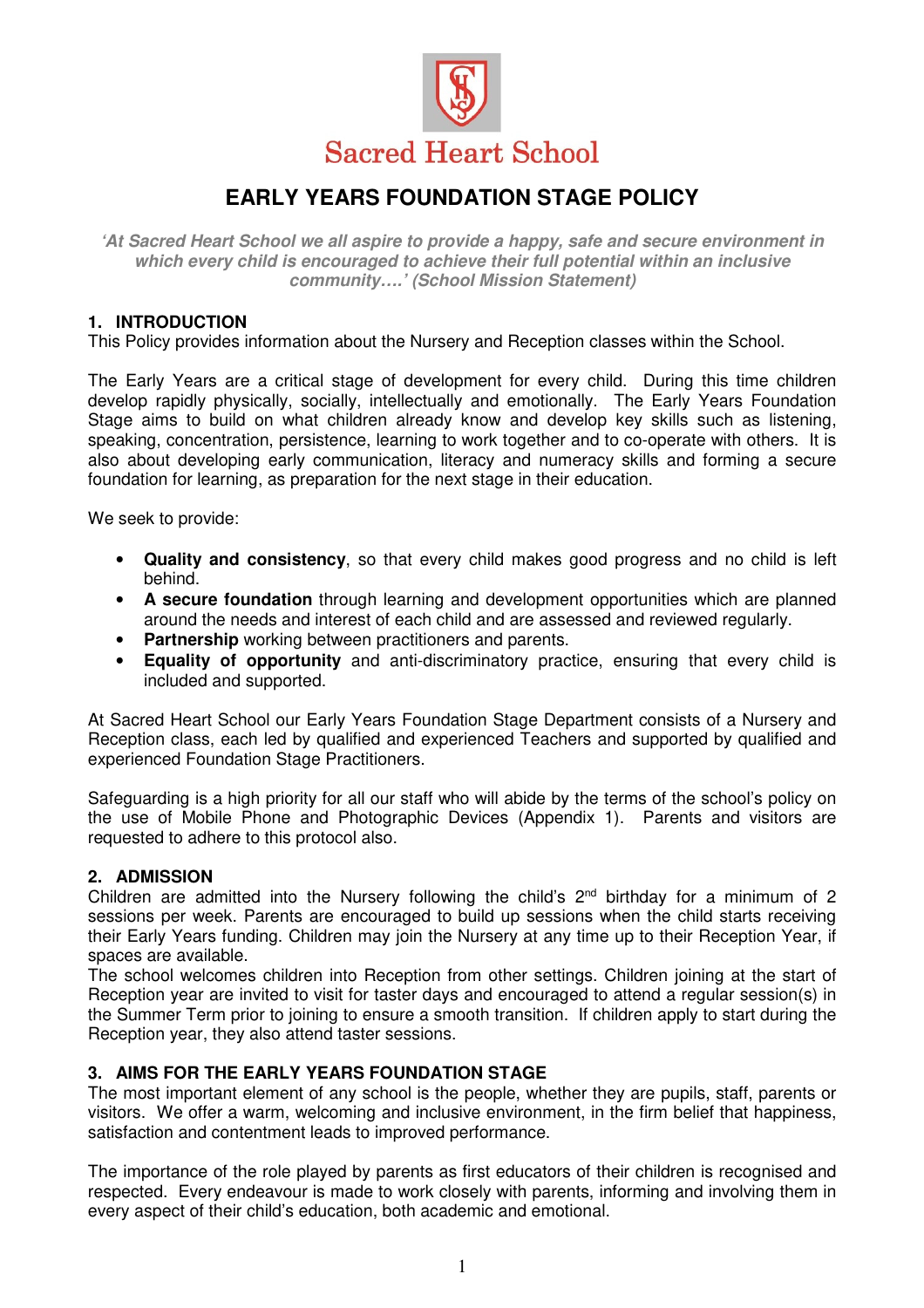At Sacred Heart School we believe that childhood is a time of play, and through play we discover the excitement of learning, the rewards of achievement, and acquire our life skills. The Foundation Stage setting is purpose built. With its bright, colourful, well-planned and busy environment it encourages children in the development of skills, attitudes and understanding that will help them to become confident, useful and active members of a diverse, constantly-changing society. It is through this process that children will work towards achieving the Early Learning Goals at the end of their Reception year.

Children need to be guided to become independent learners, to think wisely, be confident, balanced and compassionate while developing their own particular talents and abilities to the full. Such skills are best achieved in an environment that is stable, secure and safe but at the same time, one which is exciting, stimulating, rewarding and fun. At Sacred Heart School there is firm commitment to these principles and the Early Years Foundation Stage underpins all future learning by supporting, fostering and promoting investigation, exploration and experimentation.

We provide a broad and balanced curriculum that will enable each child to develop personally, socially, emotionally, spiritually, physically, creatively and intellectually to their full potential.

#### **The four guiding principles that shape our practice:**

• Every child is a unique child, who is constantly learning and can be resilient, capable, confident and self-assured.

• Children learn to be strong and independent through positive relationships.

• Children learn and develop well within enabling environments and teaching and support from adults, who respond to their individual interests and needs and help them to build their learning over time. Children benefit from a strong and positive partnership between the school and parents.

• Learning and development is important. We recognise that children develop and learn in different ways and at different rates.

## **4. LEARNING AND DEVELOPMENT**

Our EYFS Curriculum is based on an observations of children's needs, interests and stages of development. In partnership with parents, the school promotes the learning and development of pupils to ensure they are ready for the next stage of education. This is guided by Development Matters, the non-statutory curriculum guidance for the EYFS (2021).

## **Statutory framework for the EYFS 2021**

There are seven areas of learning and development that shape the educational programmes in EYFS settings. These are split into two sections: prime and specific, however all the sections are interconnected and important.

The **prime** areas of learning and development are:

- Communication and Language
- Listening, attention and understanding
- Speaking
- Physical development
	- Gross motor skills
	- Fine motor skills
- Personal, social and emotional development
	- Self-regulation
	- Managing self
	- Building relationships

The **specific** areas of learning and development are: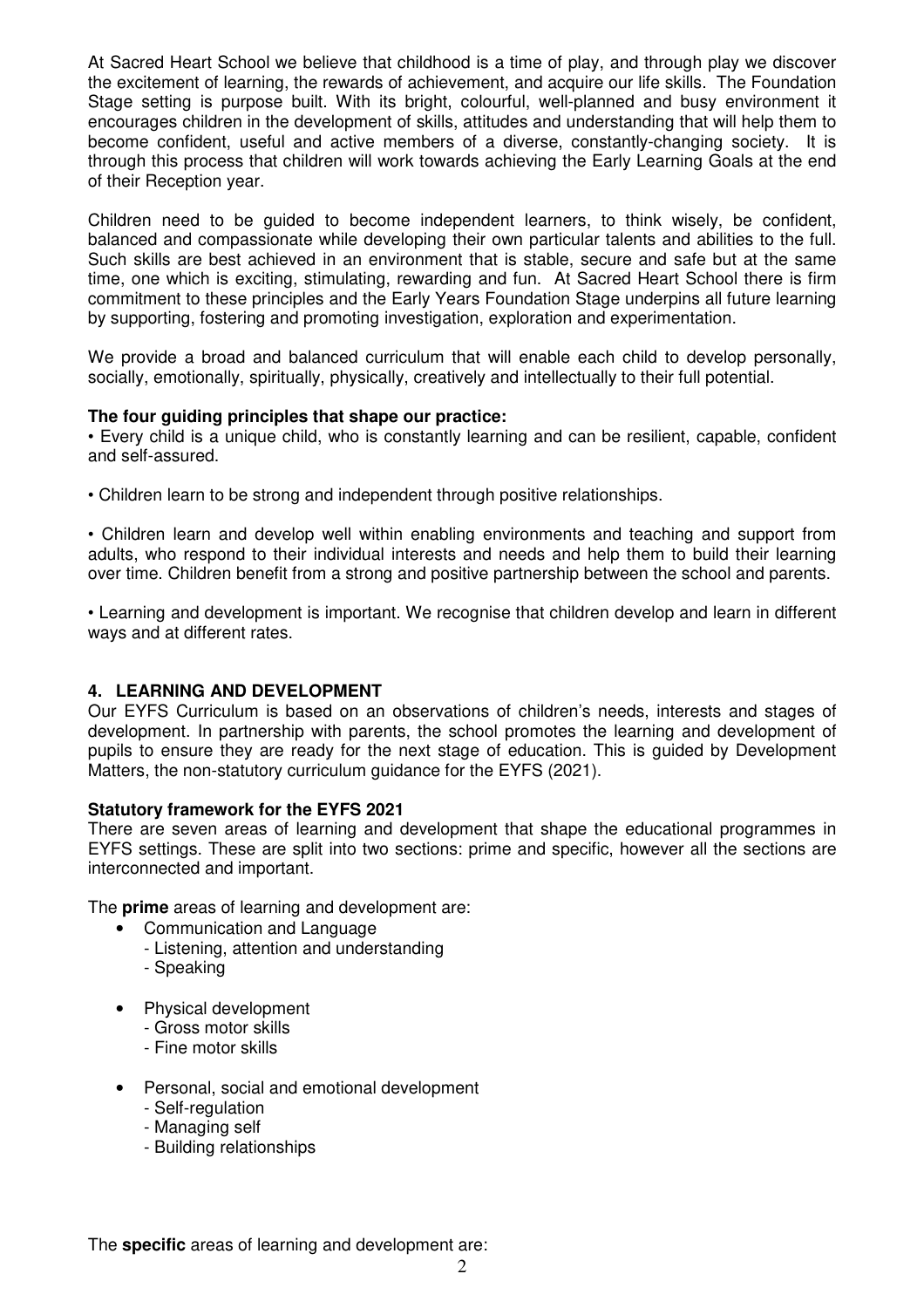- Literacy
	- Comprehension
	- Word reading
	- Writing
- Mathematics
	- Number
	- Numerical patterns
- Understanding the World
	- Past and present
	- People, culture and communities
	- The natural world
- Expressive Arts and Design
	- Creating with materials
	- Being imaginative and expressive

The Early Learning Goals (ELGs) do not prescribe the curriculum or in any way limit the wide variety of rich experiences that are crucial to child development. Rather, the ELGs are used to support teachers to make a holistic, best fit judgement about a child's development and their readiness for Year 1.

We enhance the learning experience by providing a variety of academic, social, artistic, musical and sporting experiences, including inviting visitors to the school and trips off site.

Activities are planned to reflect children's interests and individual circumstances in order to provide each child with a challenging and enjoyable experience. Each area of learning and development is implemented through activities the teacher identifies are the most effective for the children they are teaching. The school responds to each child's emerging needs and interests, guiding their development through friendly and positive interaction.

## **5. CHARACTERISTICS OF EFFECTIVE LEARNING**

We ensure that our environment and delivery of the curriculum incorporates the three characteristics of effective teaching and learning:

• Playing and exploring - children have opportunities to investigate and experience things, and 'have a go'. Through play, our children explore and develop learning experiences, which help them make sense of the world. They practise and build up ideas, learn how to control themselves and understand the need for rules. They have the opportunity to think creatively alongside other children as well as on their own. They communicate with others as they investigate and solve problems.

• Active learning - children have time and space to concentrate and keep on trying if they encounter difficulties, and enjoy their achievements. Active learning occurs when children are motivated and interested. Children need some independence and control over their learning. As children develop their confidence, they learn to make decisions. It provides children with a sense of satisfaction as they take ownership of their learning.

• Creating and thinking critically - we encourage and support children to have and develop their own ideas, make links between ideas, and develop strategies for doing things. Children are given the opportunity to be creative through all areas of learning. Adults support children's thinking and help them make connections by showing interest, offering encouragement, clarifying ideas and asking open ended questions. Children access resources independently and move around the classroom freely and purposefully to extend their learning.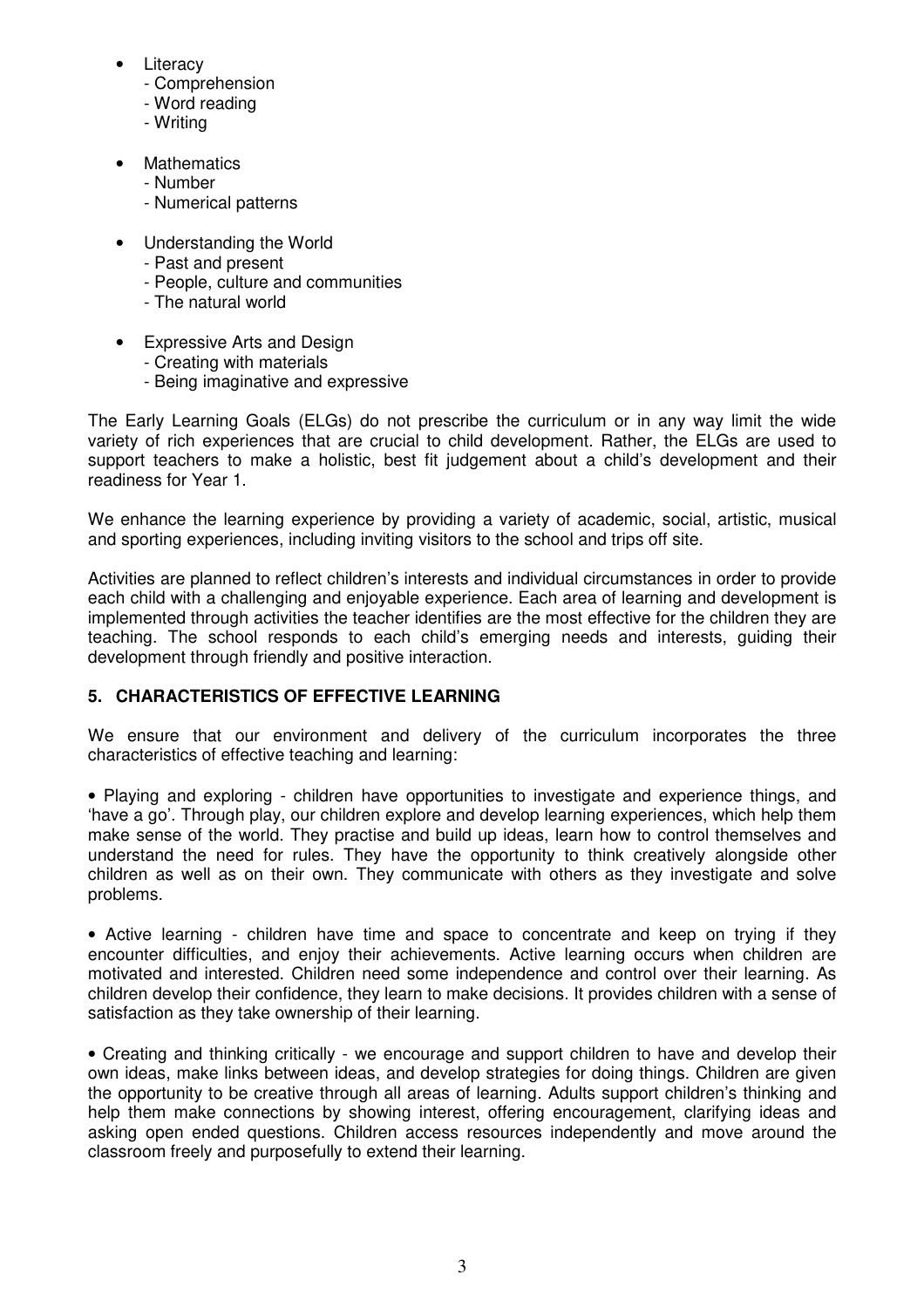## **6. THE LEARNING ENVIRONMENT AND OUTDOOR SPACE**

- The Early Years Foundation Stage classrooms are purpose built and are organised to allow children to explore and learn securely and safely. There are specific areas where the children can be active, be quiet, creative etc.
- Children have access to both inside and outside areas during the day; this has a positive effect on the children's development. Being outdoors offers opportunities for doing things in different ways and on different scales than when indoors. The children can explore, use their senses and be physically active and exuberant. All areas of the curriculum can be explored outside.

## **7. TEACHING AND LEARNING STYLES**

Children are individuals and we plan to build on their prior experiences and interests, their skills and knowledge.

We recognise that children have different learning styles:

- Teachers observe the children and identify preferred learning styles in order to create opportunities to match children's preferred styles of learning.
- Diverse methods of teaching are therefore employed.
- Children are taught through topics which incorporate their interests.
- The curriculum is delivered through a combination of child/teacher led activities.
- Activities are adapted as required to engage/extend individual children.
- We observe, record and assess children's development in all areas.
- Some children will need skills/information presented in a variety of ways before learning is secure.
- We aim for teaching which engages and involves children to interact and contribute positively.

## **8. EQUAL OPPORTUNITIES, INCLUSION AND SEND**

## **We promote inclusive practice.**

We aim to make 'reasonable adjustments' for any child with learning difficulties and disabilities:

- Ramps and disabled toilets are available within the school to provide access for children with physical disabilities
- Our curriculum is respectful and inclusive of a child's ethnicity, faith and cultural heritage, and the special needs of each child. Opportunities are planned within circle time and assemblies, festivals, stories, indoor and outdoor activities. We are a Catholic school teaching and promoting tolerance, respect and understanding through learning about other faiths and cultural festivals. In this way, children learn about, value and celebrate differences.
- The SENDCo assesses and devises individual setting-based support plans as necessary and advises teachers/practitioners. We communicate with parents if we have any concerns and, with consent, will seek the support of outside agencies where appropriate.
- The school is proactive in identifying and helping those children with special educational needs, including gifted children.

## **9. INDEPENDENCE**

Fostering a sense of self-worth, well-being, confidence and positive learning dispositions in all children is an important priority and one of our strengths.

We encourage self-esteem, making success possible by:

- Child friendly indoor and outdoor areas
- Consistent routines
- Labelled lockers
- Clearly labelled and well organised classrooms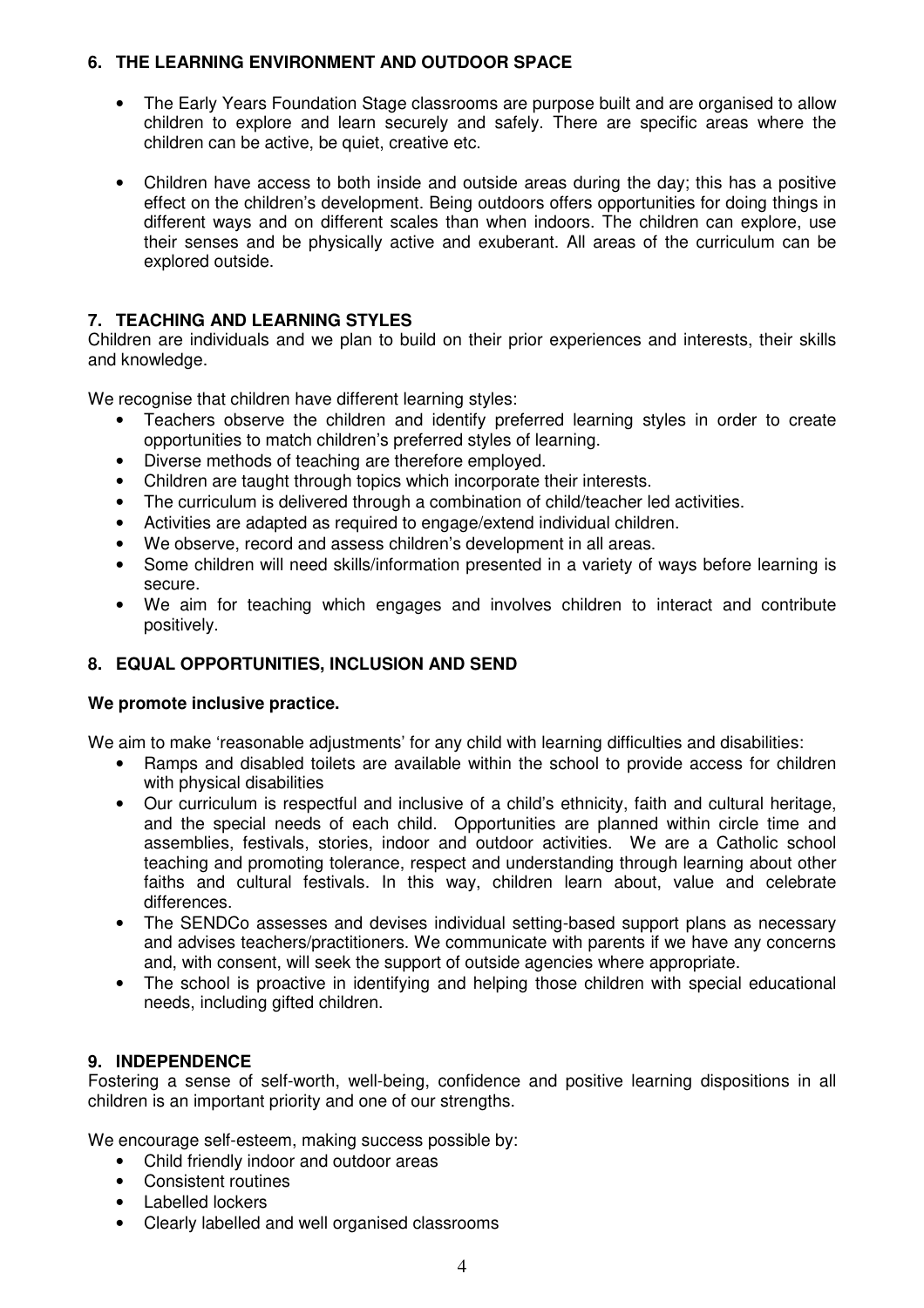- Encouraging good table manners, correct use of knife and fork to make eating a successful and sociable experience.
- We value and praise independence.
- We encourage parents to help children achieve independence at home with dressing, sharing targets/next steps and celebrating achievements (WOWs).

## **10. STAFFING AND SUPERVISION OF CHILDREN**

- We have a team of highly qualified, dedicated, caring and professional Teachers and Practitioners in the EYFS, who plan and work together to provide a high quality curriculum.
- We have a robust Recruitment Policy in place, to ensure that members of staff employed in the EYFS are suitably qualified and appropriate to work with children.
- Before commencing duties, all EYFS staff receive induction training to ensure that they understand their roles and responsibilities.
- The school provides a staffing ratio in line with the safeguarding and welfare requirements set out in the 'Statutory Framework for the Early Years Foundation Stage'.
- Staff are organised to meet the needs of the children and to ensure their safety.
- Children are supervised at all times and there are regular headcounts during the day. This is when moving between areas of the school, after playtimes, after lunch and when children go home. We ensure that ratios are met at all times.
- Registers are taken in the morning and after lunch.
- Staff are supported to undertake the further training and professional development to ensure children receive the best quality learning experience.
- All members of staff who have contact with children and families are supervised by the EYFS Lead. The supervisions provide opportunities for staff to:
	- Discuss any issues, particularly concerning the development or wellbeing of children, including any child protection concerns.
	- Identify solutions to address issues.
	- Receive coaching to improve their effectiveness.

## **11. KEY PERSON**

Each child is assigned a Key Person. In the Nursery this is one of the practitioners and in Reception this is the class teacher. The role of the Key Person is to help ensure that every child's learning and care is tailored to meet their individual needs. The Key Person engages and supports parents and/or carers in guiding their child's development at home. They also help families engage with specialist support if appropriate. Staff information is provided on the school website as well as in the school handbooks.

## **12. PARENTAL INVOLVEMENT AND COMMUNITY LINKS**

We provide a happy and supportive environment, forging strong, positive partnerships between home and school.

- The school has an open door policy (which has been suspended during Covid restrictions) and parents/carers have contact with teachers at the start and end of the day. During the pandemic in particular, parents are encouraged to email the Foundation Stage Coordinator if they would like to talk to the teacher.
- Parent consultations are held termly.
- Parents' expertise is used to enhance curriculum work when applicable. (e.g. People who help us; Around the World topics)
- Home/school books are used to communicate with parents.
- Diary dates are issued termly to inform parents of all forthcoming events.
- Weekly newsletter captures the previous week's activities and highlights future events.
- The PTA arranges a variety of events throughout the year for parents and children alike and keeps in touch via their termly newsletter or bulletins in the weekly newsletter. The funds they raise are channelled into enhancing the school environment and experience for all children.
- Sacred Heart School supports charities, both locally and internationally, fundraising in a variety of ways involving and often led by the children.

## **13. TRANSITION**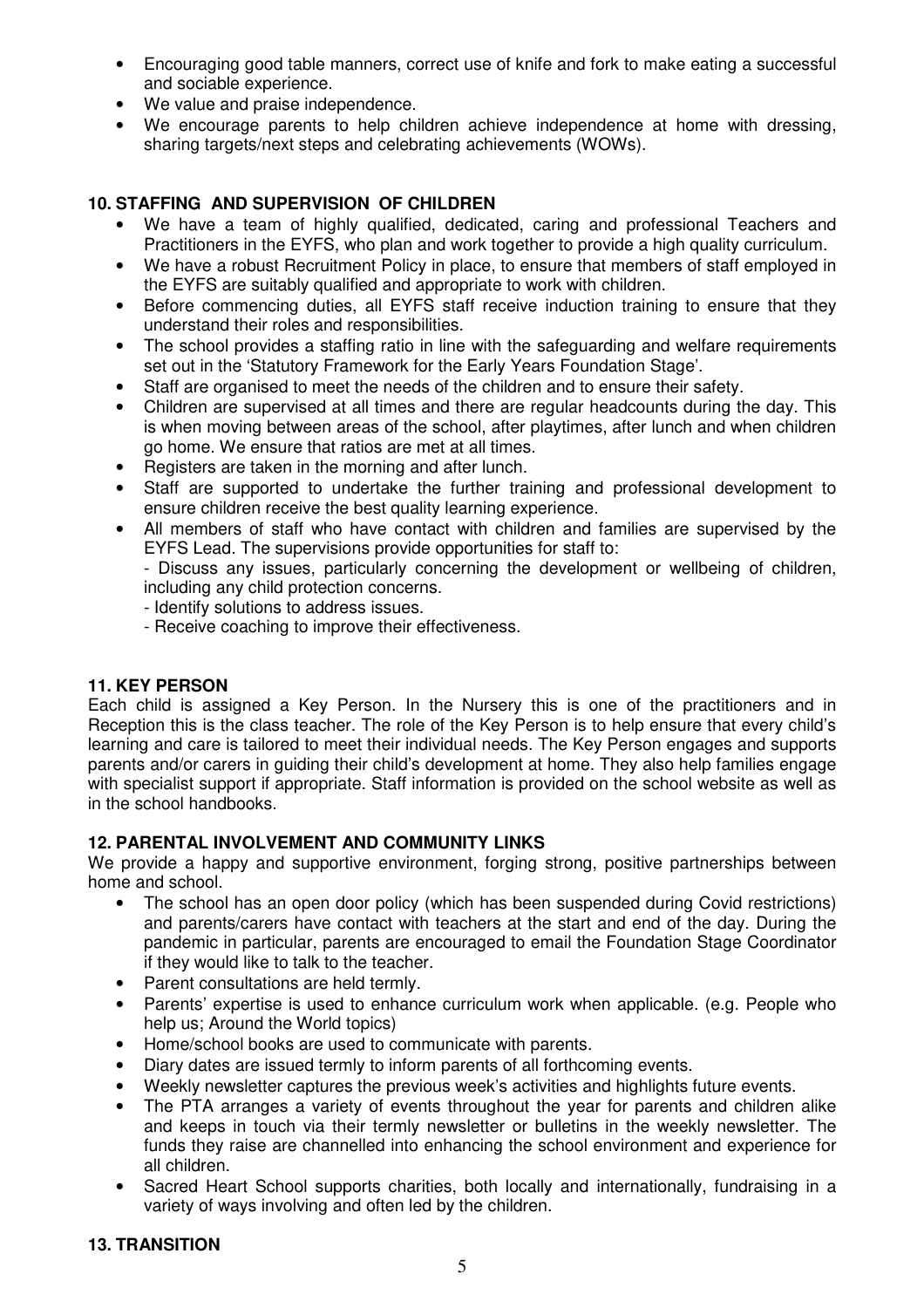Starting school can be an unsettling time for young children, therefore we plan carefully for a supported and smooth transition to enable each child to settle quickly and happily.

Prospective Nursery and Reception children are invited to a taster session before their official start date. We also have a twice monthly Parent and Toddlers session which they are able to attend. Teachers are on hand to meet and greet parents with their children and answer any questions they might have. In Nursery, parents are encouraged to come in and settle their children at the beginning of the sessions (this has been suspended during Covid restrictions).

When children join us from other settings we aim to visit them and observe them in their familiar setting and talk to their Key Person (during Covid we have done this via a telephone call).

The transition between Nursery and Reception with the Sacred Heart Foundation Stage is calm and happy, well managed and organised as the children are familiar with all the learning spaces, staff and routines.

## **14. SAFEGUARDING AND WELFARE**

All necessary steps are taken to keep the children in the setting safe and well. Any safeguarding or welfare issues are dealt with in line with Safeguarding Policy, and all members of staff in the EYFS are required to read this policy as part of their induction training.

- The EYFS DSL is Mrs HT and the EYFS deputy DSL is Mrs Collyer.
- The DSL is responsible for safeguarding children and liaising with local children's services as appropriate.
- The deputy DSL undertakes the duties of the DSL in their absence, but overall responsibility for safeguarding in the EYFS remains with the DSL.
- The DSL and deputy DSL undertake child protection training as required.
- All staff receive regular safeguarding training that enables them to understand the safeguarding policy and procedures, have up-to-date knowledge of safeguarding issues, and recognise signs of potential abuse and neglect.

We promote good health and manage behaviour effectively in a manner appropriate for the children's stage of development and individual needs. We ensure that the setting, furniture and equipment is safe and suitable for the purpose for which it is intended. We maintain records, policies and procedures required for the safe and efficient management of the setting and to meet the needs of the children.

It is important to us that all children are 'safe'. We aim to educate children on boundaries, rules and limits and help them understand why they exist. We provide children with choices to help them develop this important life skill. We encourage children to take risks and highlight the importance of keeping themselves safe by teaching them how to recognise and avoid hazards. We aim to protect the physical and psychological well-being of all children. (See our Safeguarding policy)

#### **Healthy Eating**

All children in Nursery are provided with a healthy snack each day as well as being given a choice of a drink – milk and water. They have access to water at all times. Reception children bring in their own healthy snack. A hot lunch is provided at lunchtime for all children. The menu is published so that parents know what their child is eating during the school day.

#### **Intimate Care**

Please see Intimate Care Policy Appendix 2

## **15. ASSESSMENT, RECORDING AND REPORTING**

Assessment plays an important part in helping the school to recognise children's progress, understand their needs, plan activities and assess the need for support.

Parents are kept up-to- date with their child's progress and development, and the EYFS Lead addresses any learning and development needs in partnership with parents.

Formative assessments are used to assess the learning and development of children in the EYFS. Staff members observe children to understand their level of achievement, interest and learning styles. The information is then used to shape learning experiences for each child.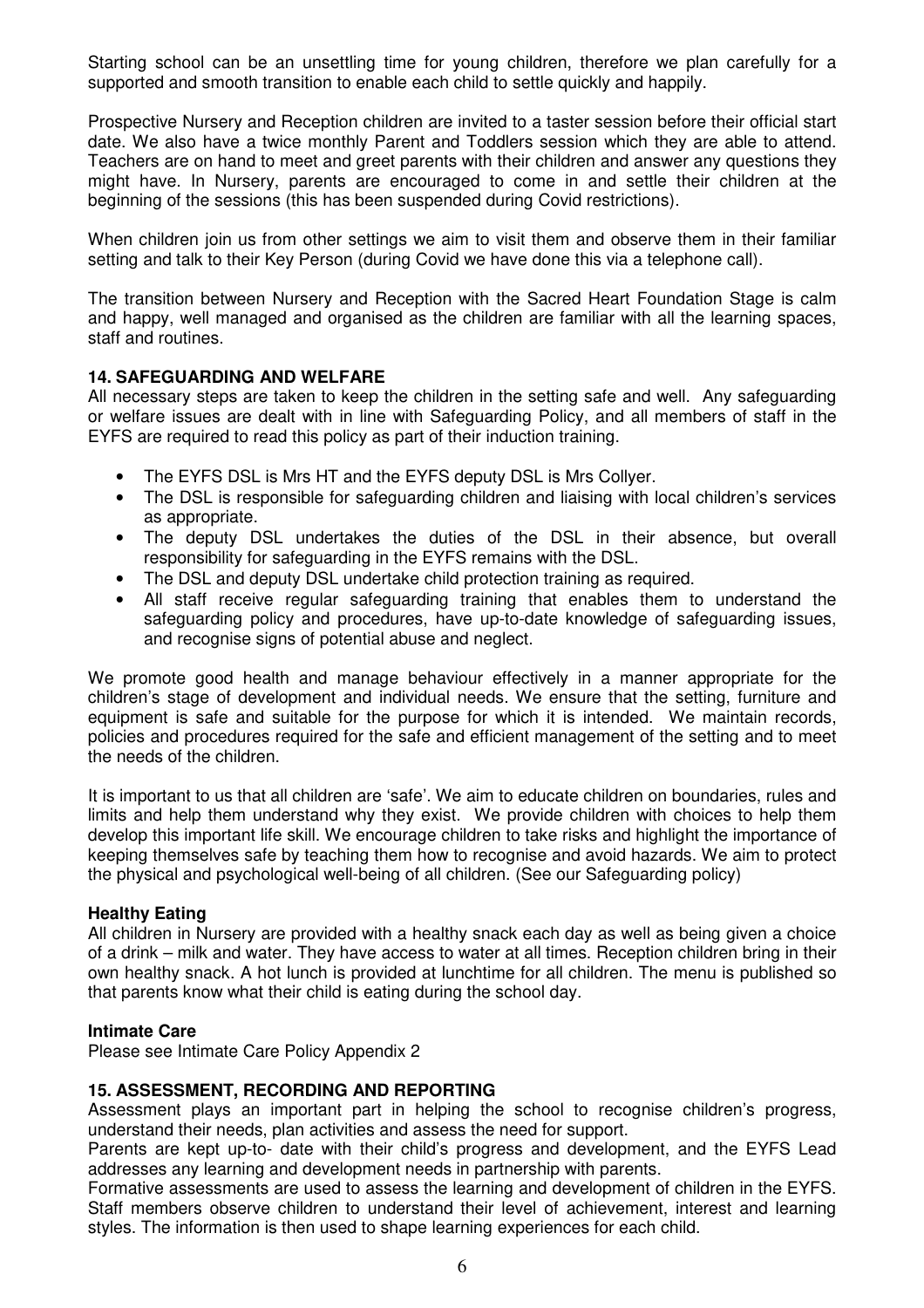The role of observation is to inform planning and so facilitate learning.

At Sacred Heart School, in the Foundation Stage we assess, record and report in the following ways:

- Baseline on entry in both Nursery and Reception
- Daily communication between teachers, EYFS practitioners and parents
- Termly parent consultations
- A two year check completed jointly between the school and the Health Visitor
- A transition report as children move from Nursery to Reception
- Reporting to parents takes place twice yearly in Reception. The EYFS profile is completed at the end of Reception by the class teacher.

## **16. FUNDING**

The universal offer of 15 hours of free childcare is available to all parents of children in the term following their  $3<sup>rd</sup>$  birthday through to the term following their  $5<sup>th</sup>$  birthday.

For eligible parents the opportunity to access a further 15 hours is available. To check whether you are eligible for the additional childcare funding please visit www.childcarechoices.gov.uk

## **17. CONCLUSION**

We are a reflective staff and evaluate our practice.

This policy should be read in conjunction with the main School policies.

Further details on the organisation and daily practice of the setting can be found in the EYFS booklets and new parents' Information Pack.

## **18. MONITORING AND REVIEW**

It is the responsibility of those working in the Early Years Foundation Stage to follow the principles stated in this policy.

This policy is reviewed annually by the Head, the EYFS Lead and the Governing Body. Any changes made to this policy are communicated to all members of staff.

The next scheduled review date for this policy is **September 2022.**

Updated February 2022 AHT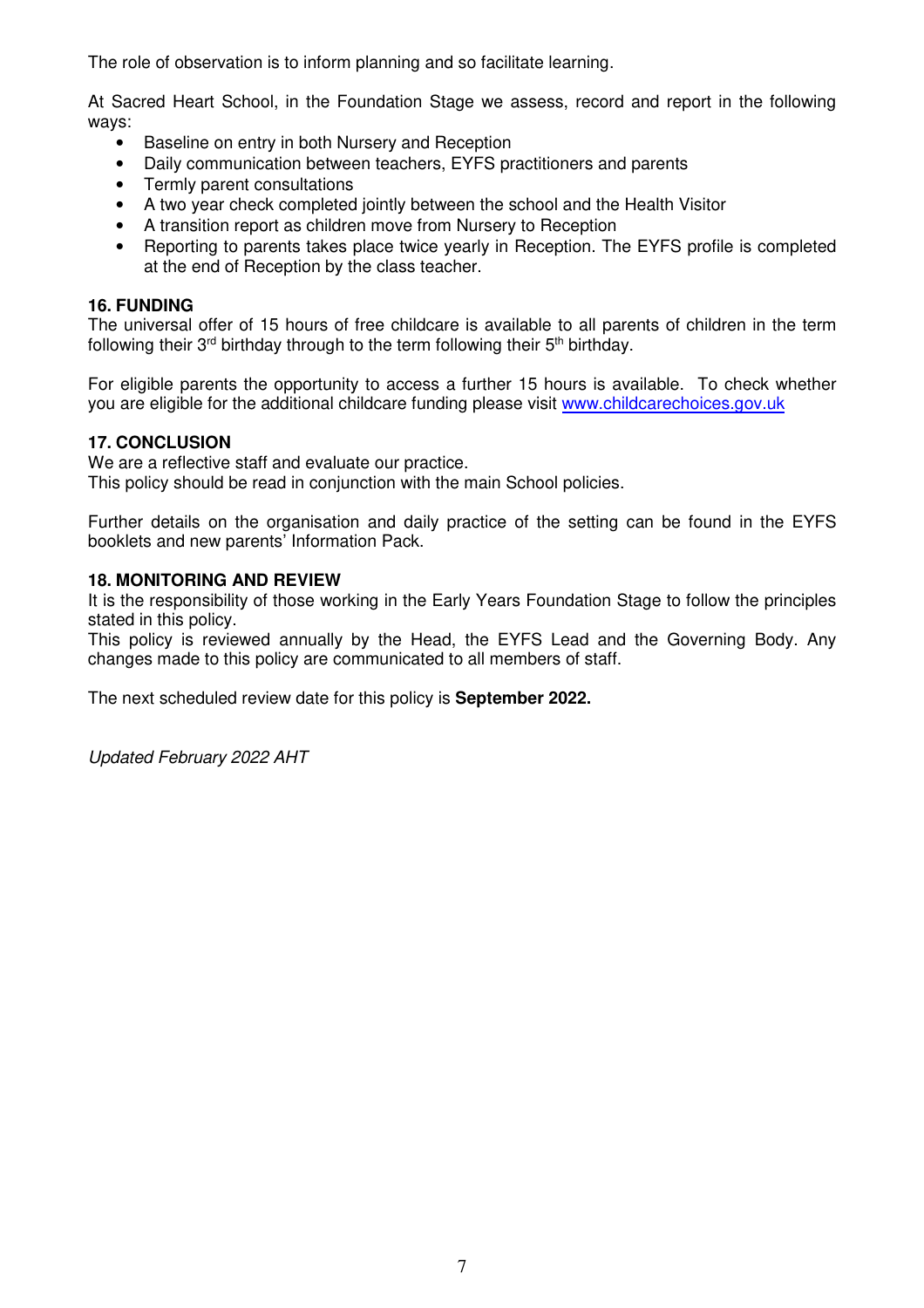

# **MOBILE PHONE AND PHOTOGRAPHIC DEVICES POLICY**

'At Sacred Heart School we all aspire to provide a happy, safe and secure environment….'

The following rules apply for the use of personal mobile phones:

- Children are **not** permitted to bring mobile phones to school.
- The school accepts that employees will bring their mobile phones to work. However,
	- Employees are not permitted to make/receive calls/texts during work time (excluding break times).
	- Staff mobile phones must be switched off during teaching times, including during staff meetings. Devices must be kept in a locker or bag and not be left on display. In the Foundation Stage building personal mobile phones are only used in the staff room.
	- In the event that an employee has a particular reason, for a specified period of time, they may request via the Head that they leave their phone on during working hours. In such instances the phone should be left in the school office to receive calls, alternatively the caller should be asked to use the office number.
	- Staff are not at any time permitted to use recording equipment on their mobile phones, for example: to take photographs or videos of children; or to use personal cameras or recording equipment; or to store images of children on their personal computers.
	- Staff mobile phones should not be used in a space where children are present (eg. Classroom, playground) and may only be used during rest periods.
- Visitors to the school are advised that mobile phones and other photographic devices must be switched off whilst on the school premises. Visitors to the school are not authorised to take photographs of our children. Visitors who wish to photograph their own children (eg at sporting fixtures) must similarly have agreed at their own schools that the publication of such material on social media sites is not authorised.
- Parents who take photos of their child at school events (assemblies, sporting events) must agree that such materials will not be displayed on social media, such as Facebook. This undertaking is included in the Photo Permission Form which parents are requested to sign when they join the school.

Reviewed September 2021JC/AHT